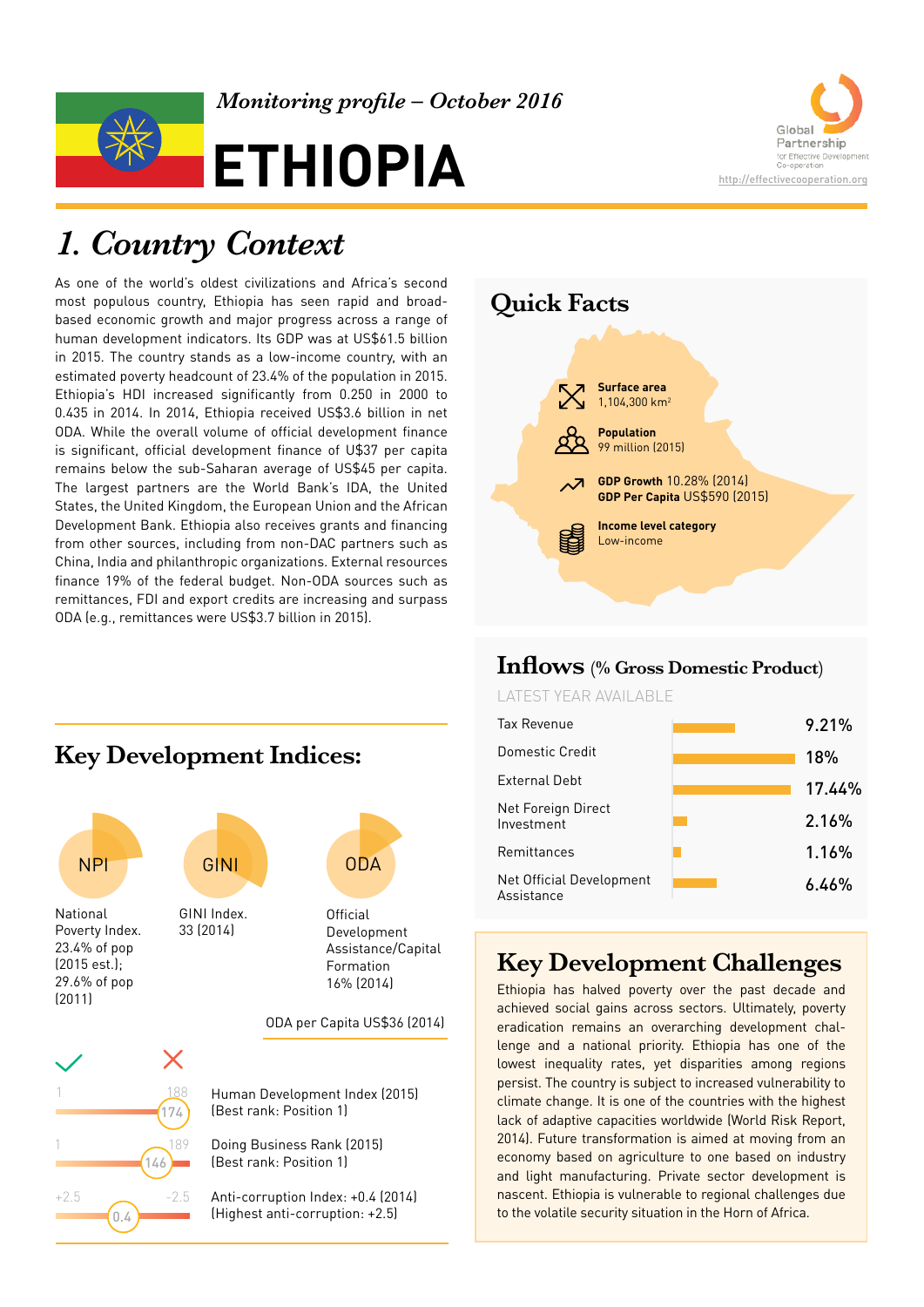# *2. Efforts to Implement the Effectiveness Principles*

A. Policies and Tools for Partners' Alignment

Ethiopia is strategically planning for the Sustainable Development Goals. The current development plan – Growth and Transformation Plan – fully integrates all three dimensions of the SDGs. The Plan aims for structural transformation and becoming a carbon-neutral middle-income country by 2025. Aid is aligned towards making contribution to the Plan and achievement of SDGs. Thus, aid supports economic growth, poverty reduction and inclusive development. Together with the government, the Development Assistance Group brings together development partners and the national authorities, fosters and catalyses policy dialogue and coordinates and harmonizes aid with the government's preparation, implementation, monitoring and evaluation of the national development plan and the MDGs.





*in 2014 Monitoring*



*Existence of a National Co-operation Policy*

## B. Governance and Management of Development Finance and Co-operation

The lead government policymaker in development co-operation is the Ministry of Finance and Economic Co-operation. The Ministry works with the Development Assistance Group (DAG), comprising 29 development agencies in the country, to share and exchange information to foster meaningful dialogue with partners. It hosts the Aid Information Management System. The development co-operation architecture includes the High-level Forum (HLF) between the government and development partners, chaired by the Minister of Finance, overseeing policy coordination and harmonization; and the Effective Development Co-operation task force, which follows up on actions of the HLF and oversees sector working

groups, the aid effectiveness action plan and post-Busan monitoring efforts. The DAG structure includes the DAG Heads of Agency, the Executive Committee and sector working groups. Ethiopia has been an active participant in Global Partnership monitoring. The providers' objective of assistance is drawn from government results framework/s or other planning documents, including the national development plan, joint donor government strategies and sectoral strategies. Ethiopia has not yet signed up for IATI. South-South co-operation plays a growing role in Ethiopia's unprecedented success and will continue to play an important role in the country's future development endeavours.

# Indicator 1: Partners' Alignment and Use of Country-Led Results Frameworks *3. Country Ownership*

The partners' objective of assistance is drawn from government results frameworks, including the national development plan, joint donor government strategies and sectoral strategies. Increasingly, the government participates in carrying out final evaluations, including in defining the evaluation scope. The share of new interventions that draw their objectives

from government-led results frameworks is 97%. The share of results that draw on government-led results frameworks is 79%. The share of results indicators that rely on data provided by country-led monitoring systems is 67%. The share of interventions that plan evaluations supported by the government is 80%.

| Alignment in Objectives 97% |        |
|-----------------------------|--------|
| Alignment in Results 79%    |        |
| Use of Government Data 67%  |        |
| Joint Evaluations           | $80\%$ |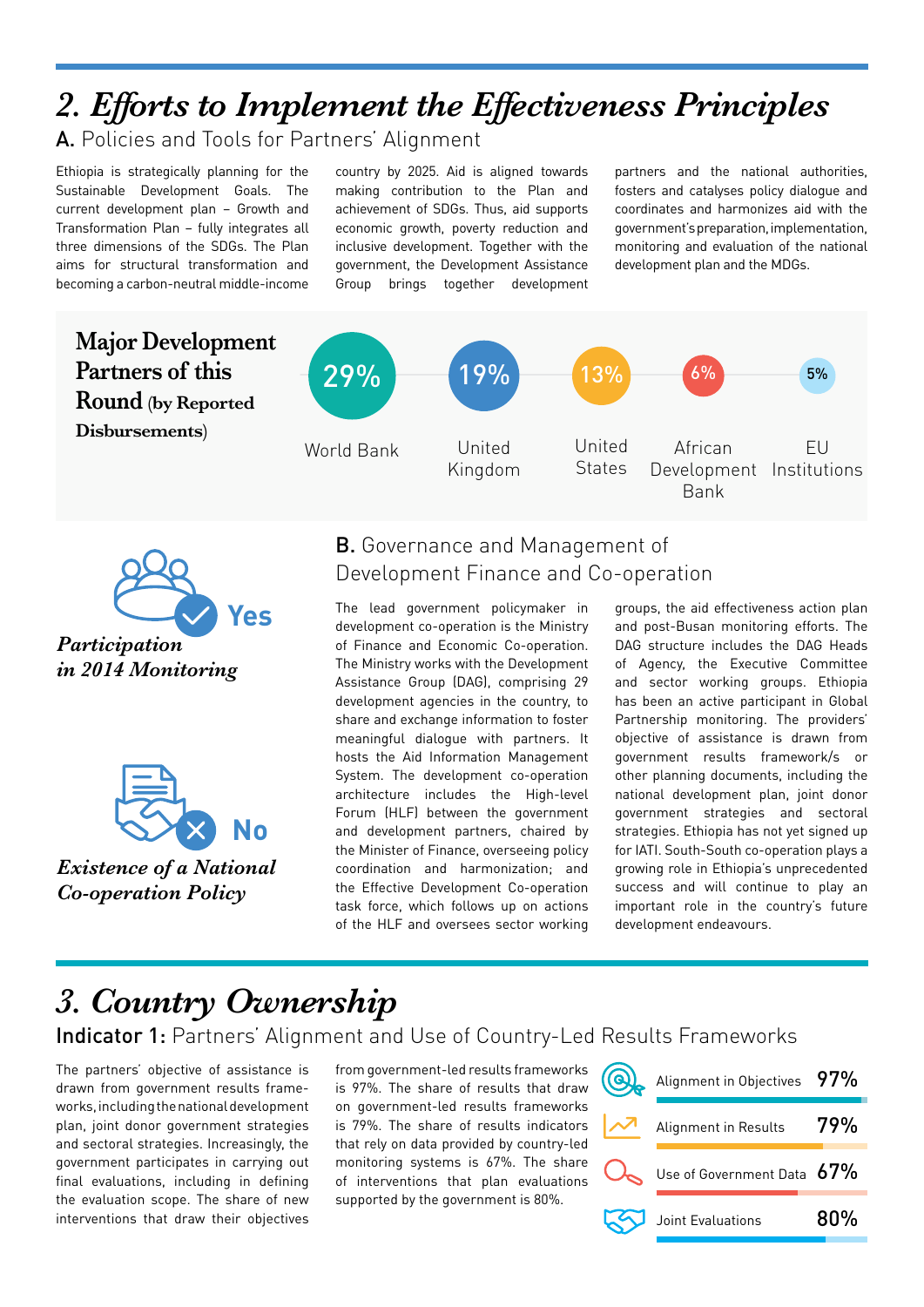### Indicator 6. Development Co-operation is on Budget (Subject to Parliamentary Scrutiny)

Sixty-three percent (2016) of official development finance is recorded in the government's annual budget. This is a slight decline compared with the previous monitoring round (2013-2014), where 66% of official development finance was

recorded in the government's annual budget. There is wide variation among DPs, where an increasing number of partners' ODA features on the budget approved by Ethiopia's Parliament.

#### **Percentage on Budget**



### Indicators 9 and 10. Use of Country Systems

The overall use of country public financial management and procurement systems has declined. Ethiopia has not shown any progress and even registers an overall decrease in the four elements measured by this indicator: national budget execution; financial reporting; national audits; and use of national

procurement systems. An average of 45% of total ODA used the country's PFM and procurement systems compared to 66% in 2010 and 51% in 2013-14. The 45% total use of country systems represents an average of the four elements listed above. The quality of the country's public financial management systems is based

on the World Bank's Country Policy and Institutional Assessments (CPIA) Criteria 13 (Quality of Budgetary and Financial Management). Ethiopia has improved its CPIA score from 3.5 in 2010 to 4 in 2014 (on a scale of 1-low to 6-high).



# *4. Inclusive Partnerships for Development*

### Indicators 2 and 3. Fostering Inclusive Partnerships for Development

Ethiopia has put in place platforms and hubs for inclusive and structured multi-stakeholder dialogue on a broad range of public-private partnerships, including trade unions and civil society

organizations. The participation of the private sector in the economy is growing and will increase to accelerate economic growth of the country. Development of national plans and policies are

increasingly consultative with citizens at all levels through various consultative forums.

### Indicator 8. Gender Empowerment

Ethiopia has a system for tracking allocations for gender equality and women's empowerment. Allocations for gender equality and women's

empowerment are systematically tracked. There is leadership and oversight of the tracking system by the central government unit in charge of

public expenditures. However, budget information focused on gender equality is not publicly available.